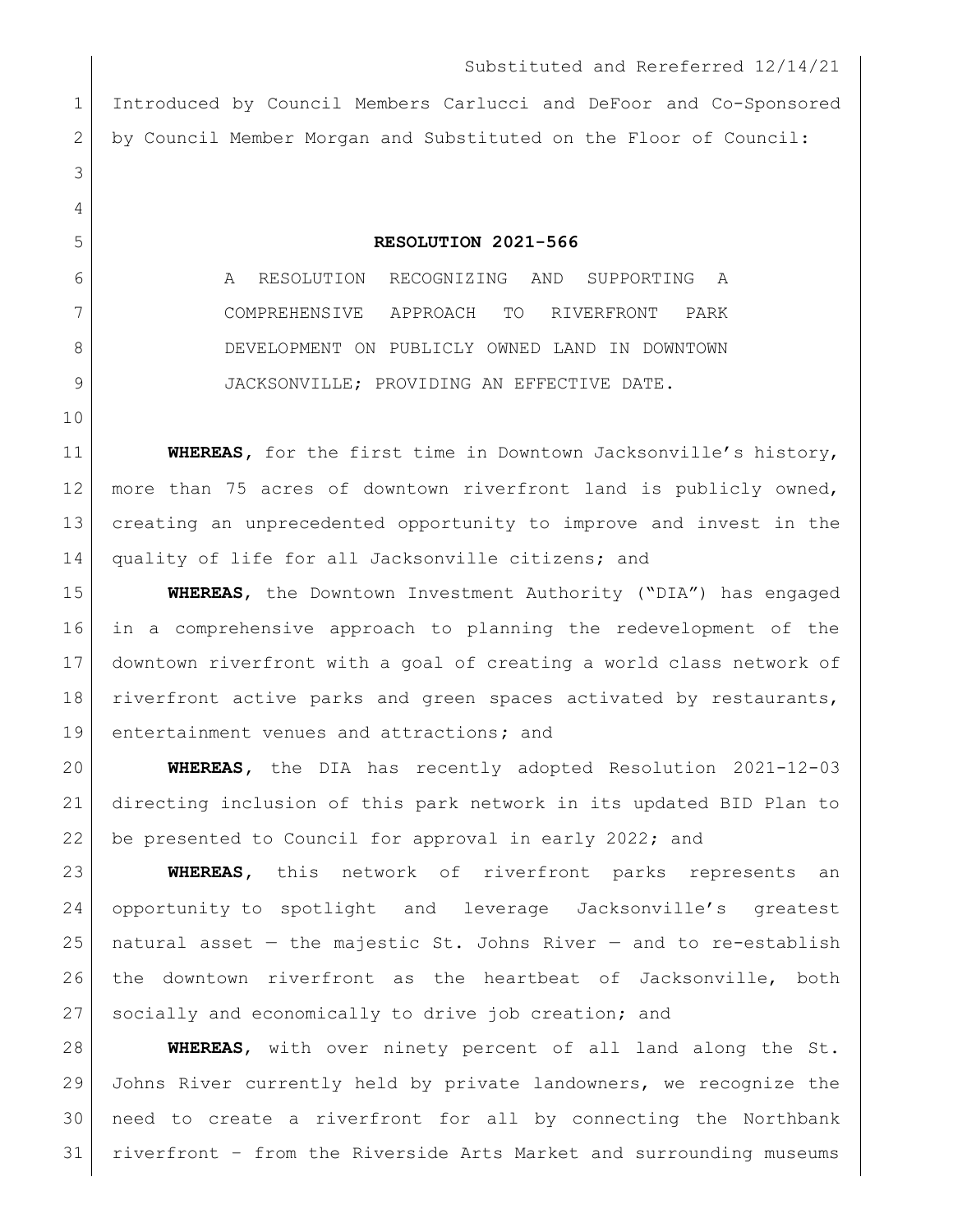## Substituted and Rereferred 12/14/21

 to Metropolitan Park – with the Southbank riverfront – from the Fuller Warren Bridge to River's Edge (formerly The District) – for the purpose of bringing together citizens across Jacksonville and simultaneously enhancing future investment of commercial property and 5 public infrastructure; and

 **WHEREAS**, to be mindful of both sustainability and resiliency pertaining to design concepts involving Downtown Jacksonville's riverfront, the Council also strongly recommends careful consideration of stormwater management and environmentally sensitive 10 solutions; and

 **WHEREAS**, the DIA continues to stand at the forefront of downtown riverfront improvement and has facilitated extensive study and 13 concepts for multiple sections of the St. Johns River frontage, and the Council supports its efforts to realize a fully comprehensive and inclusive approach to the integration of park space to benefit 16 downtown businesses and the Jacksonville community at large; and

 **WHEREAS**, an inclusive and collaborative process best supports 18 efforts to develop a shared vision for riverfront park development, the Council supports efforts to achieve equitable outcomes and much- needed public access to Jacksonville's American Heritage river, in order to enhance and enrich Downtown Jacksonville's overall vibrancy, 22 economic vitality, and natural resiliency; now therefore

**BE IT RESOLVED** by the Council of the City of Jacksonville:

**Section 1.** This resolution expresses the will of the City Council to recognize and endorse a comprehensive approach to planning Jacksonville's downtown riverfront parks development, and as such, to support the efforts of key stakeholders under the leadership of 28 the DIA and the City of Jacksonville's Parks, Recreation and Community Services Department, and a shared commitment to fostering citizen involvement and consensus-building.

**Section 2. Effective Date.** This Resolution shall become

 $-2 -$